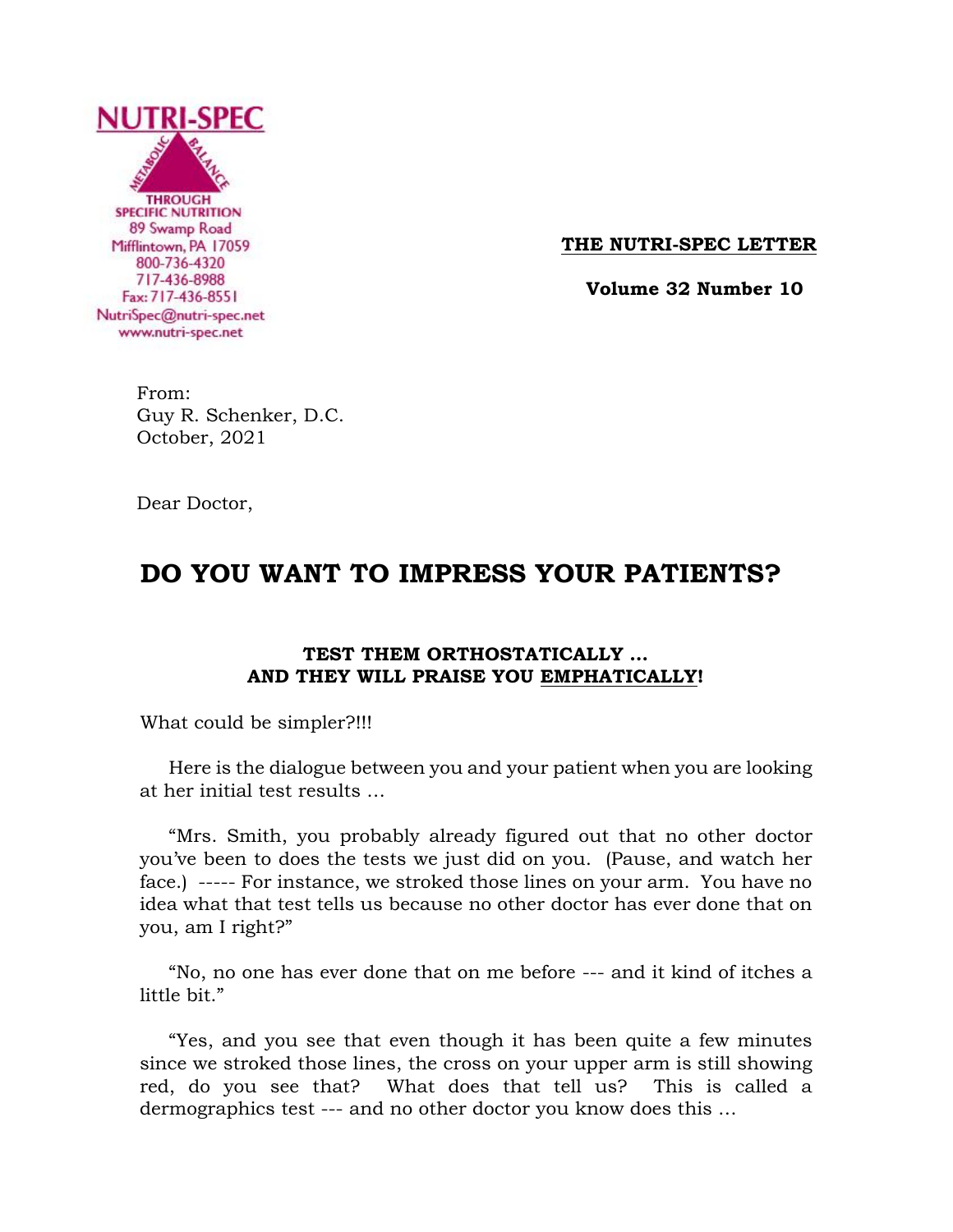"This test is critically important because it gives us so much information about your immune system. It also tells us about how your immune system is working with your nervous system and with your hormone system.

 "On you --- those red itchy lines tell us that a certain type of white blood cell in your immune system is somewhat overreactive, and that it is reacting with your nervous system and your hormone system to produce a certain family of inflammatory immune factors. And, that information about your immune system tells us what nutrition supplements will be specifically beneficial for you --- and even if there are certain supplements that could throw your immune system further off balance.

 "Do you begin to see how our Metabolic Testing allows us to put together an individualized Metabolic Therapy plan specific to your needs? What I am getting at is that in many people, when we draw those lines on the arm, the line turns white instead of red like yours did. And there are other people who show such a wide red line that it actually forms welts and itches for a long long time.

 "People with those reactions need an entirely different set of nutrition supplements and dietary recommendations to get their body chemistry back in balance and to relieve the stress on their immune system, their nervous system, and their hormone system. So again --- do you see how what we do is different --- more specific --- than the doctors who just want to give you drugs or some kind of "natural" remedy based on what symptoms you have?"

 "Yeah, this is definitely different. It's about time someone figured out what's really going on in me!"

 "That dermographics test is just one small example of a test that no one else will ever do for you, and that tells us a tremendous amount of valuable information about how your body's metabolism isn't as efficient as it could be. But a far more important set of tests that gives even more critical information is how we checked your blood pressure and heart rate. Do you recall all the tests we just did?"

 "Well yeah, I know you took my blood pressure --- I think you took it twice --- and I think you were checking my heart rate."

 "Yes --- and part of what is so valuable about the testing we did is that we took your blood pressure twice --- and if you think about it you will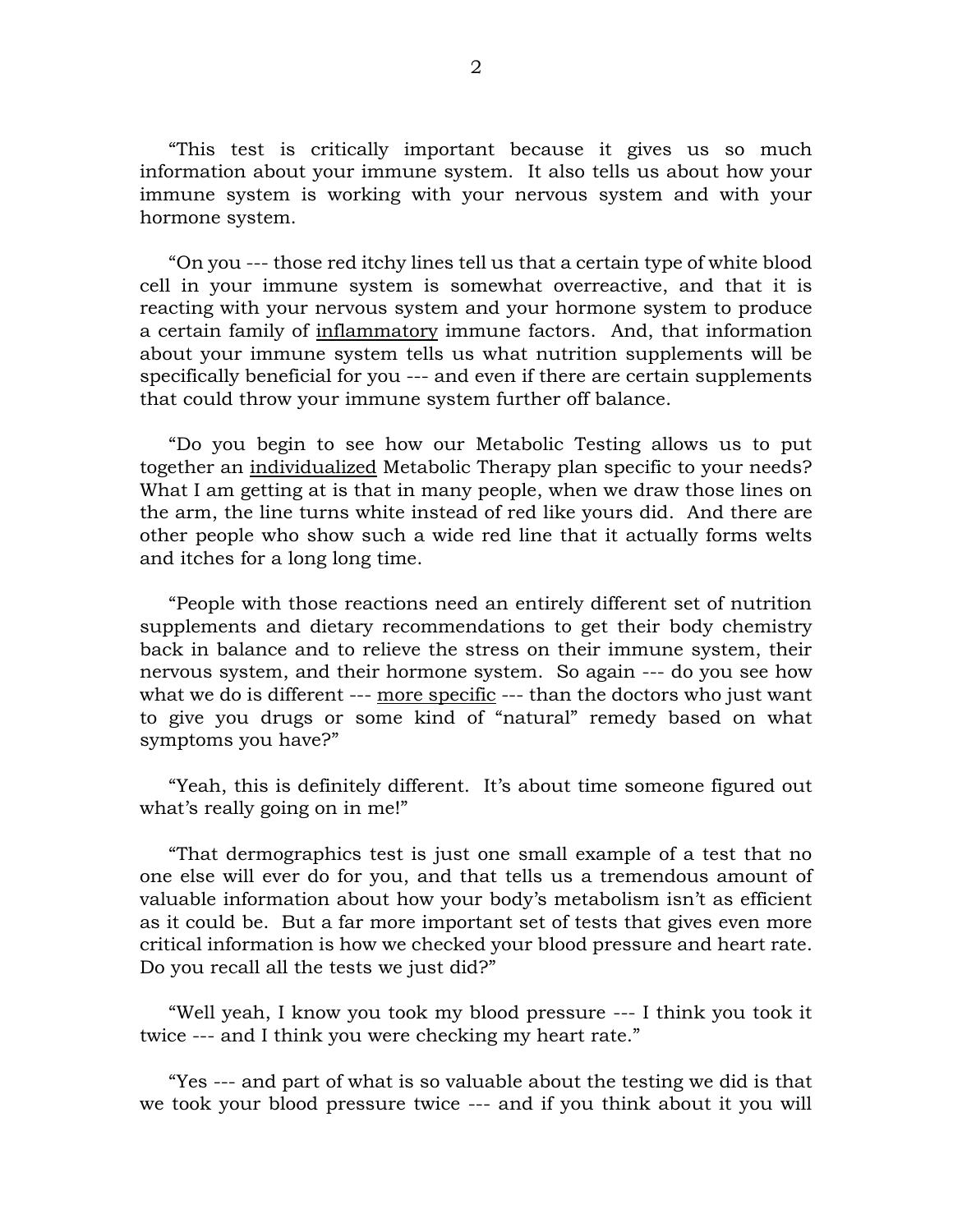realize, we took your blood pressure lying down and then immediately after you stood up. Do you remember that?"

"Yeah --- what does that tell you?"

 "That is what we call checking your blood pressure orthostatically -- which is just a fancy way of saying we not only check your blood pressure, but we check your blood pressure's response to the stress of standing up after you have been lying for a little while. But here is what you have to understand. It is not just what your blood pressure "is" --- it is how your blood pressure responds to the stress of standing up.

 "When you have been lying and first stand up, our blood pressure has to increase a little bit. --- Why? --- To get enough blood up to your head so that you don't pass out. In some people, when we measure their blood pressure as they're standing up, the blood pressure not only goes up a little, it goes up a lot --- sometimes even to a dangerously high level -- which we call Orthostatic Stress. And there are a whole lot of Metabolic Imbalances and stresses in the immune system, the nervous system and the hormone system that can cause that kind of Orthostatic Stress.

 "And --- there are people who, when they stand up their blood pressure not only does not go up a little bit, it actually crashes down. This is what we call Orthostatic Failure. These people often feel kind of dizzy or woozy when they first stand up. ----- All the information we gather from the orthostatic blood pressure changes is far, far, far more important than just what your blood pressure "is".

 "At most doctors offices what do they do? Do they take your blood pressure?"

"Sure, they always take my blood pressure."

"And do they take it lying down or standing up or both?"

"No, no --- they just take it once --- while I'm sitting."

 "That is what I mean when I say no other doctor you know does the type of testing we do. Our test of your orthostatic blood pressure gives us so much valuable information --- about the strength of your heart muscle, about the circulation to your heart, about the arteries throughout your body and how efficiently they expand and contract in response to the stresses of everyday living --- and also information about how your heart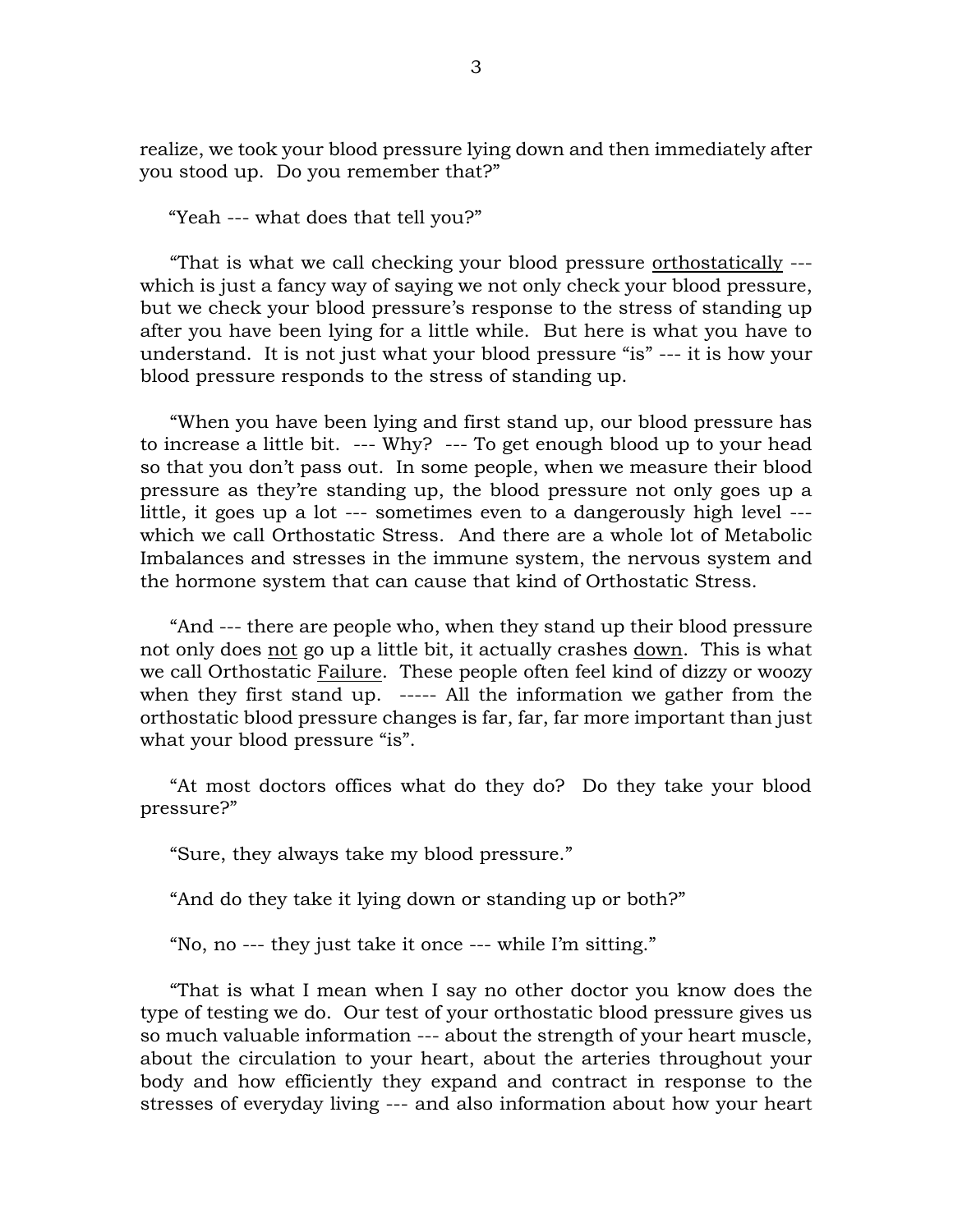responds to emotional stress. ----- Does any doctor you have ever been to check for those things?"

(Laughing) "No!"

 "But there is a lot more you need to know about the orthostatic challenge we do. You may have noticed, we not only check your blood pressure lying down and then your response to standing --- we also check your heart rate --- and check your heart rate four different times.

 ----- We check your heart rate sitting at rest --- we check it after you are lying down for exactly 30 seconds --- we check it immediately after you stand up --- and then we check it a final time after you have been standing still for 2 minutes.

 "Do you think the information --- not just about what your heart rate "is" but how your heart rate changes from sitting to lying, from lying to standing, and then after standing for a couple minutes --- is really important, especially when combined with what we see in your orthostatic blood pressure response?"

(Laughing) "Yeah --- if it wasn't important you wouldn't do it!"

 "There is an exact pattern of heart rate responses that a perfectly healthy person shows. From sitting to lying, the heart rate should drop a certain amount --- not too much and not too little. And when it doesn't respond perfectly it tells us a lot of information about the nerve control of the heart, the nerve control of the blood vessels, and even gives us valuable information about the thyroid gland.

 "And the change in the heart rate --- not what the heart rate "is" --- but how it changes from lying to the stress of standing gives us a whole lot more information about the heart muscle, the circulation to the heart, the circulation throughout the body, and about the nervous system and hormone system control of the heart and circulation.

 --- "And then --- we're not done yet! We take that final heart rate after you have been standing very still for a couple minutes. And what do you think should happen in a perfectly healthy person --- after the heart rate spiked up a little bit when the person stood up to make sure blood got to the brain --- what do you think should be happening after the person stands still for a couple minutes?"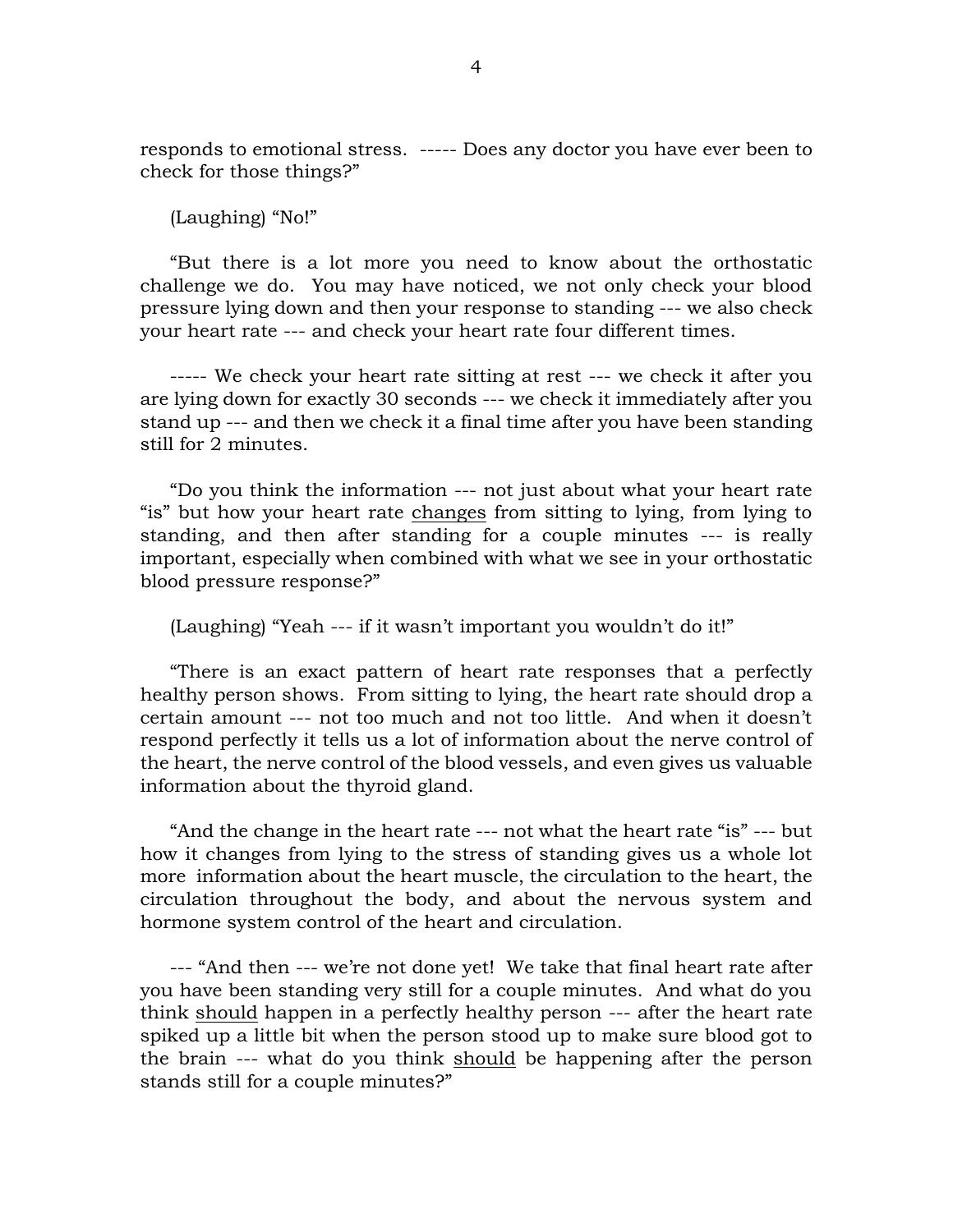"I don't know."

 "Would you expect the heart rate to stay up really fast as it needed to under the stress of standing, or should it start to settle down a little bit?"

"I guess it should start to settle down, shouldn't it?"

 "You got it! And yet some people's heart rate does not start to settle down. It spikes up, when they first stood up and then never settles down. In fact some people's heart rate keeps rising and rising and rising the longer they stand. In extreme cases --- these are the people that can get woozy and even pass out if they stand still for too long.

 "NOW --- do you really begin to understand that no other doctor you have ever been to, or will ever go to, does the extensive and specific testing we do?"

"Yeah, I get it."

 "And, do you see that no other doctor knows as much information about YOU --- and how YOU have your own specific individual needs -- entirely different than someone who has different Metabolic Testing results than you do? --- And, that we can put together very specific recommendations to balance your metabolism, and take the stress off your immune system, your nervous system, and your hormone system?"

"Yeah, I really do get it. This is exactly what I want."

 "Our Metabolic Testing is the best way --- the only way --- to help you truly achieve our goal --- to help you …

#### **LIVE STRONGER LONGER."**

 Imagine yourself having this dialogue routinely with patient after patient. Do you want to impress your patients? --- You just did!

 Now, imagine what every one of your patients does after truly understanding how special and unique --- how specific and individualized --- your NUTRI-SPEC Metabolic Analysis is. You can be sure your patient is going to immediately begin praising you ---

#### **"BRAGGING" ABOUT YOU …**